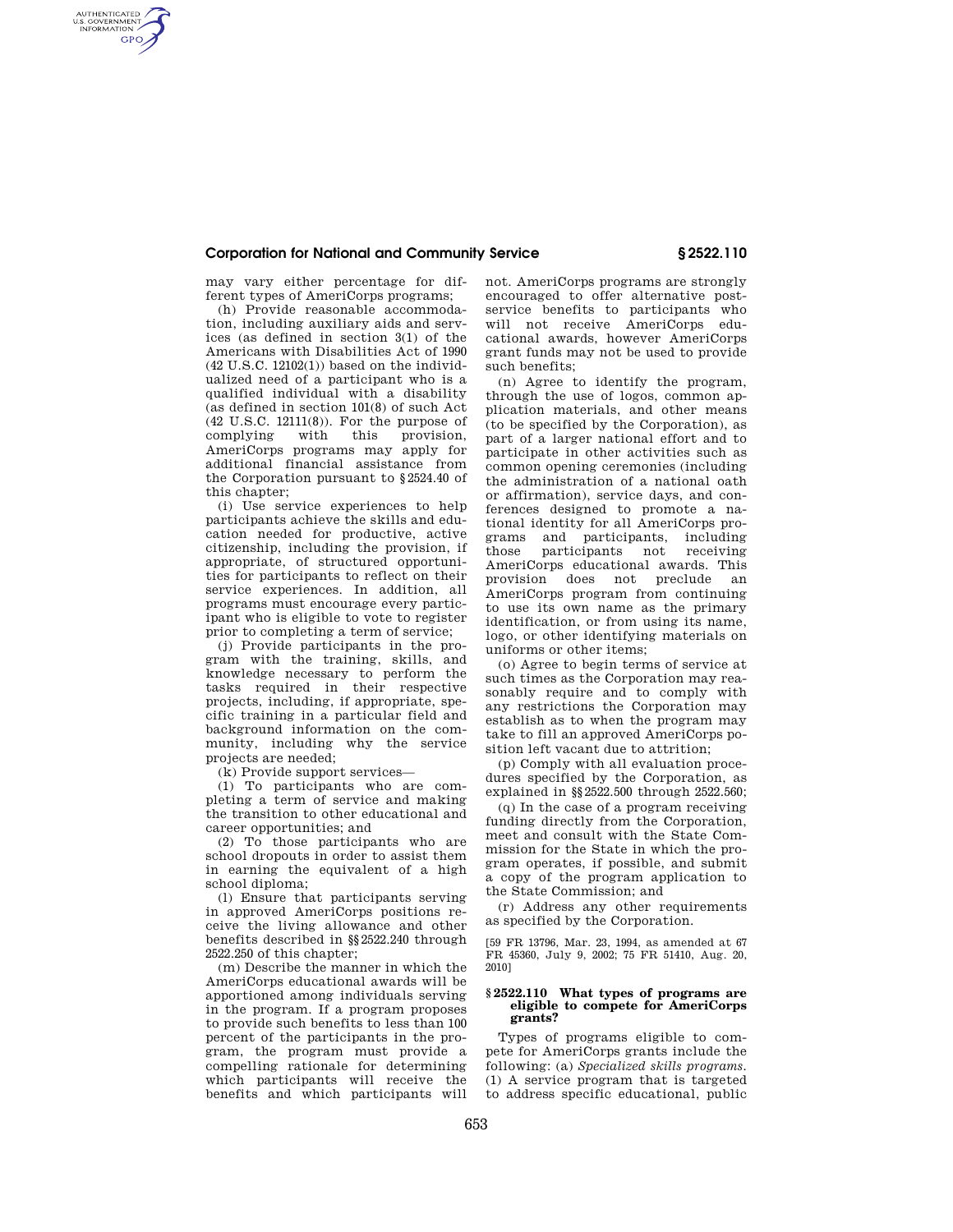# **§ 2522.110 45 CFR Ch. XXV (10–1–10 Edition)**

safety, human, or environmental needs and that—

(i) Recruits individuals with special skills or provides specialized pre-service training to enable participants to be placed individually or in teams in positions in which the participants can meet such needs; and

(ii) If consistent with the purposes of the program, brings participants together for additional training and other activities designed to foster civic responsibility, increase the skills of participants, and improve the quality of the service provided.

(2) A preprofessional training program in which students enrolled in an institution of higher education—

(i) Receive training in specified fields, which may include classes containing service-learning;

(ii) Perform service related to such training outside the classroom during the school term and during summer or other vacation periods; and

(iii) Agree to provide service upon graduation to meet educational, public safety, human, or environmental needs related to such training.

(3) A professional corps program that recruits and places qualified participants in positions—

(i) As teachers, nurses and other health care providers, police officers, early childhood development staff, engineers, or other professionals providing service to meet educational, public safety, human, or environmental needs in communities with an inadequate number of such professionals;

(ii) That may include a salary in excess of the maximum living allowance authorized in §2522.240(b)(2); and

(iii) That are sponsored by public or private nonprofit employers who agree to pay 100 percent of the salaries and benefits (other than any AmeriCorps educational award from the National Service Trust) of the participants.

(b) *Specialized service programs.* (1) A community service program designed to meet the needs of rural communities, using teams or individual placements to address the development needs of rural communities and to combat rural poverty, including health care, education, and job training.

(2) A program that seeks to eliminate hunger in communities and rural areas through service in projects—

(i) Involving food banks, food pantries, and nonprofit organizations that provide food during emergencies;

(ii) Involving the gleaning of prepared and unprepared food that would otherwise be discarded as unusable so that the usable portion of such food may be donated to food banks, food pantries, and other nonprofit organizations;

(iii) Seeking to address the long-term causes of hunger through education and the delivery of appropriate services; or

(iv) Providing training in basic health, nutrition, and life skills necessary to alleviate hunger in communities and rural areas.

(3) A program in which economically disadvantaged individuals who are between the ages of 16 and 24 years of age, inclusive, are provided with opportunities to perform service that, while enabling such individuals to obtain the education and employment skills necessary to achieve economic self-sufficiency, will help their communities meet—

(i) The housing needs of low-income families and the homeless; and

(ii) The need for community facilities in low-income areas.

(c) *Community-development programs.*  (1) A community corps program that meets educational, public safety, human, or environmental needs and promotes greater community unity through the use of organized teams of participants of varied social and economic backgrounds, skill levels, physical and developmental capabilities, ages, ethnic backgrounds, or genders.

(2) A program that is administered by a combination of nonprofit organizations located in a low-income area, provides a broad range of services to residents of such an area, is governed by a board composed in significant part of low-income individuals, and is intended to provide opportunities for individuals or teams of individuals to engage in community projects in such an area that meet unaddressed community and individual needs, including projects that would—